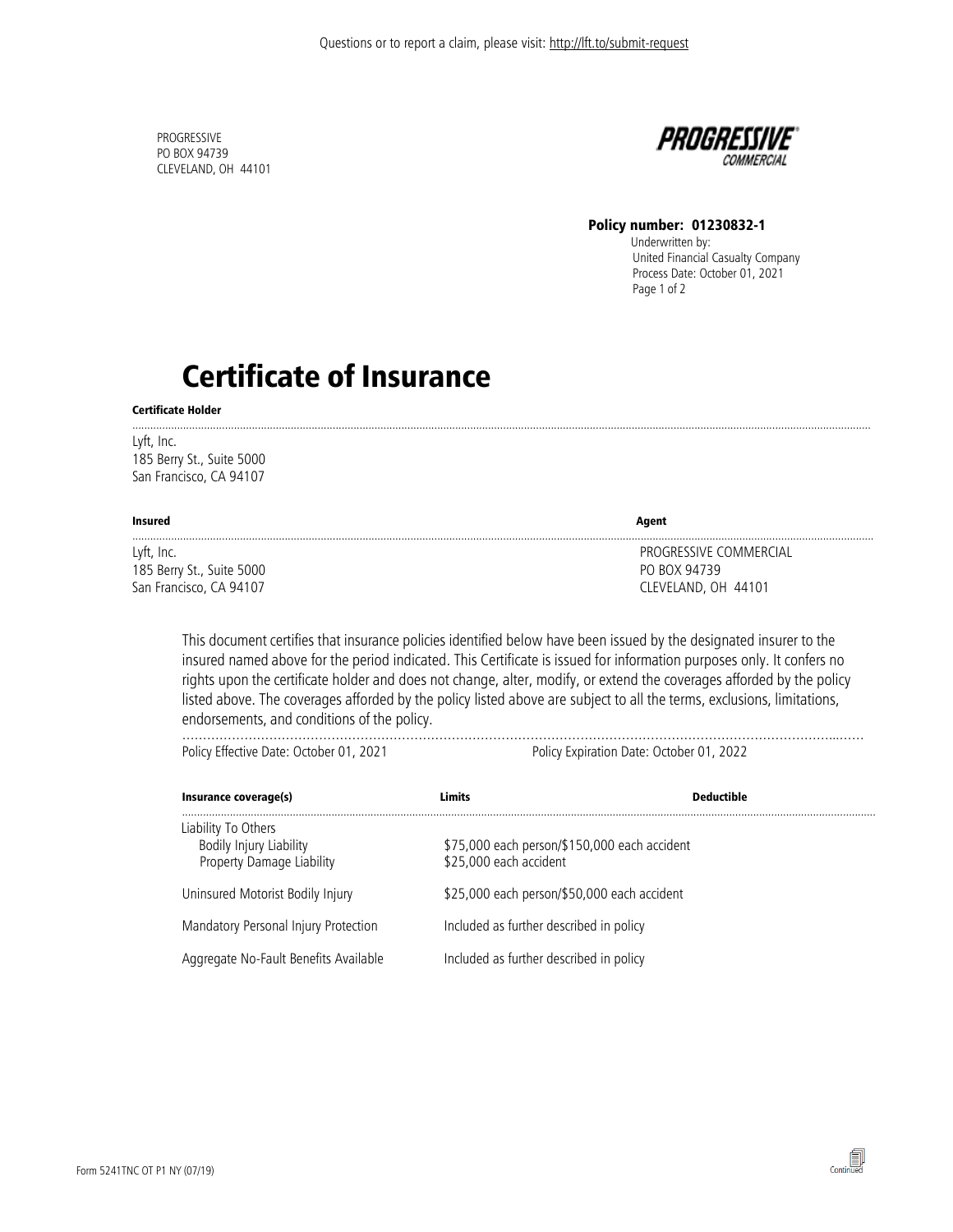## Description of Operations/Location/Vehicles/Special Items

A Designated TNC driver is a "transportation network company driver" that is operating a motor vehicle in connection with the named insured's "TNC" operations and is logged into the "digital network" but is not engaged in a "TNC prearranged trip".

Patriciat Couver

If a policy described above is cancelled mid-term, notice will be delivered in accordance with that policy's provisions.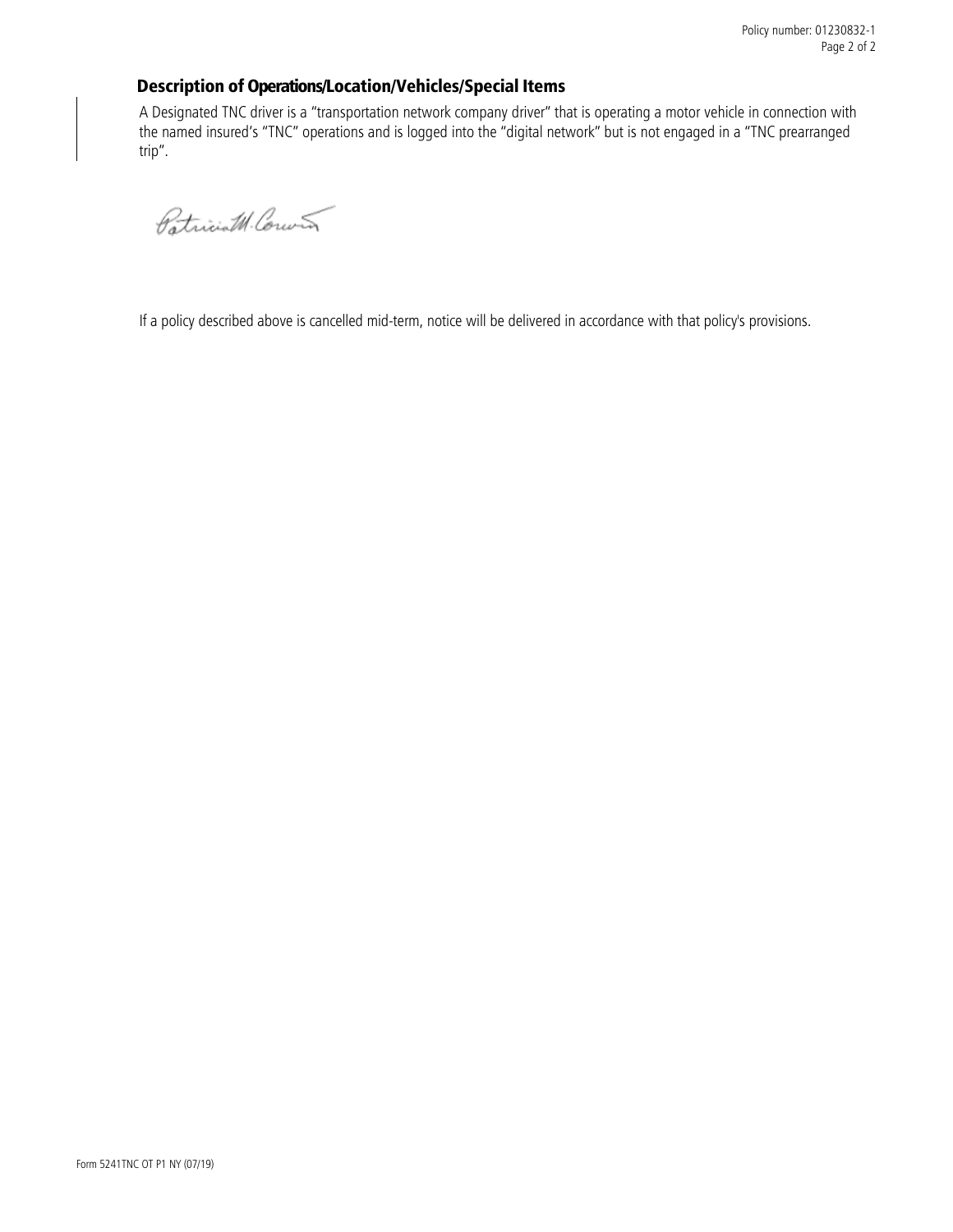PROGRESSIVE PO BOX 94739 CLEVELAND, OH 44101



### Policy number: 01240262-1

Underwritten by: United Financial Casualty Company Process Date: October 01, 2021 Page 1 of 2

# Certificate of Insurance

#### Certificate Holder

........................................................................................................................................................................................................................................................................ Lyft, Inc. 185 Berry St., Suite 5000 San Francisco, CA 94107

| Insured                   | Agent                  |
|---------------------------|------------------------|
| Lyft, Inc.                | PROGRESSIVE COMMERCIAL |
| 185 Berry St., Suite 5000 | PO BOX 94739           |
| San Francisco, CA 94107   | CLEVELAND, OH 44101    |

This document certifies that insurance policy identified above has been issued by the designated insurer to the insured named above for the period indicated. This Certificate is issued for information purposes only. It confers no rights upon the certificate holders and does not change, alter, modify, or extend the coverages afforded by the policy listed above. The coverages afforded by the policy listed above are subject to all the terms, exclusions, limitations, endorsements, and conditions of the policy.

| Policy Effective Date: October 01, 2021                            | Policy Expiration Date: October 01, 2022 |                    |  |  |
|--------------------------------------------------------------------|------------------------------------------|--------------------|--|--|
| Insurance coverage(s)                                              | Limits                                   | <b>Deductibles</b> |  |  |
| Liability To Others<br>Bodily Injury and Property Damage Liability | \$1,250,000 combined single limit        |                    |  |  |
| Comprehensive<br>Collision                                         | Actual Cash Value<br>Actual Cash Value   | \$2,500<br>\$2,500 |  |  |
| Supplementary Uninsured/Underinsured<br>Motorist Bodily Injury     | \$1,250,000 each accident                |                    |  |  |
| Mandatory Personal Injury Protection                               | Included as further described in policy  |                    |  |  |
| Aggregate No-Fault Benefits Available                              | Included as further described in policy  |                    |  |  |